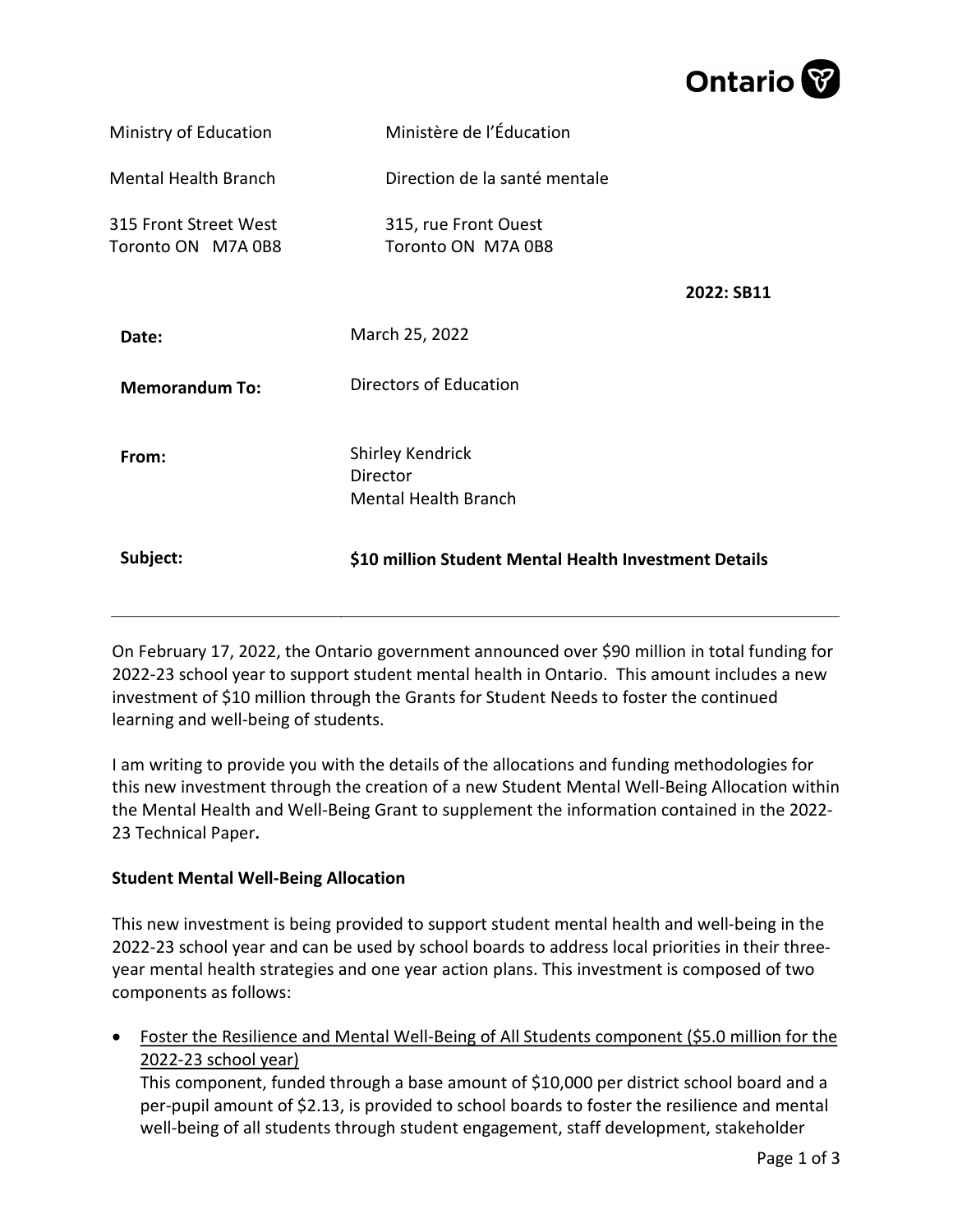consultation, planning with community child and youth mental health providers, programs and resources. The board-by-board allocations could be found in EFIS.

• Implement Evidence-based Mental Health Programs and Resources component (\$5.0 million for the 2022-23 school year).

This component, funded through a base amount of \$6,000 per district school board and a per-pupil amount of \$2.28 is provided to school boards to implement mental health programs and resources for students who may be struggling with a mild to moderate mental health concern. The board-by-board allocations could be found in EFIS.

The funding formula provides both smaller and larger district school boards with the ability to implement meaningful mental health programs and resources.

Programming is to be delivered by school-based regulated mental health professionals to support students who may be struggling with a mild to moderate mental health concern. Examples of these programs include programs developed or co-developed by School Mental Health Ontario (e.g., Brief Digital Interventions, Brief Clinical Interventions for School Clinicians (BRISC), Supporting Transition Resilience of Newcomer Groups (STRONG) and other programs to be considered for use by school boards (e.g., Cool Kids Anxiety Program, Stop Now And Plan (SNAP)) and resources.

In addition, the ministry is introducing a new Student Mental Health collective envelope consisting of:

- the Supporting Student Mental Health Allocation *(replacing the new enveloping requirement for this individual allocation introduced in the 2022-23 Technical Paper);*
- the new Student Mental Well-Being Allocation; and,
- the Data and Information Collection component of the Mental Health Workers Allocation

The funding allocations/components are limited for use collectively on these programs. Any unspent funding must be reported as deferred revenue for the Student Mental Health collective envelope.

## **Isolate School Boards Authorities**

The ministry will provide further information to isolate board school authorities concerning their 2022–23 Student Mental Well-Being Allocation through an Addendum to the 2022–23 Technical Paper for Isolate Board School Authorities.

In closing, the ministry would like to acknowledge once again the ongoing partnership and continued collaboration from our education partners. We recognize that COVID-19 has had a significant impact on families, students, schools and the broader community. The ministry continues to depend on school boards and other education partners, and their knowledge of